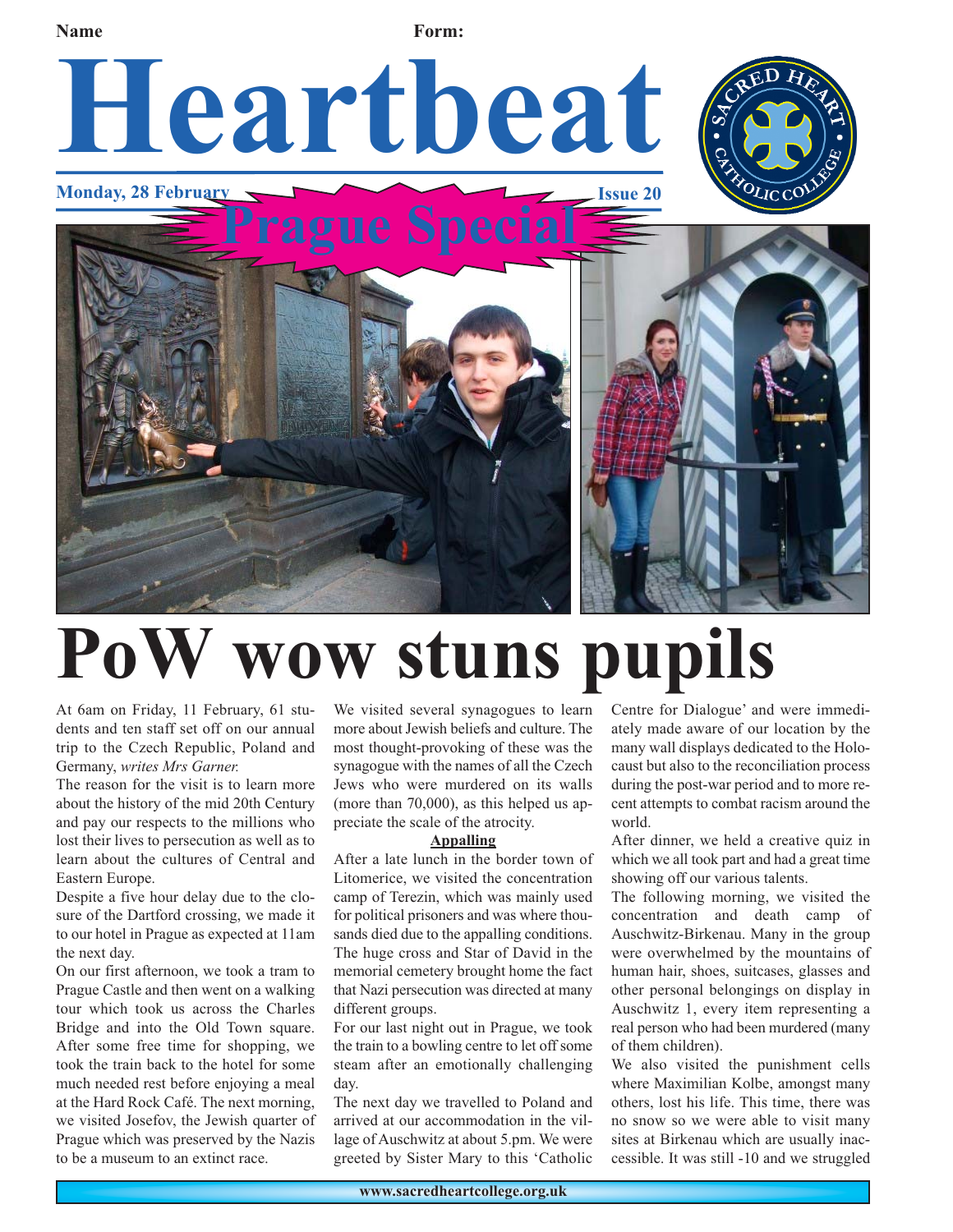to understand how anyone could survive here wearing only pyjamas and clogs.

We finished our tour by holding a ceremony of remembrance at the Birkenau memorial. We laid six candles in the shape of a cross and a red rose. Several students read prayers written by survivors and then we said the *Eternal Rest.*

After some quiet time for reflection about how the things we had seen could change our daily lives, we began our journey to Wroclaw, arriving at our hotel in the early evening.

After dinner in the hotel, we held a disco in the function suite and all had an absolutely brilliant time with everyone getting up on the dance floor (teachers and drivers included).

The next day we travelled to Germany, stopping off at a Polish service station in order to buy tacky souvenirs for a competition (doing our bit to boost the Polish economy).

We arrived in Berlin mid-afternoon and took some time out to chill in our rooms before visiting a restaurant next to the Brandenburg Gate for dinner. After dinner, we walked through the gate to symbolise our freedom to do so (it was formerly in No Man's Land between the two walls) and to admire the Gate all lit up. We then went bowling again and a fine time was had by all.

The next morning we had a guided tour of Berlin visiting the Reichstag, the Unter Den Linden and spending a fortune in the famous chocolate shop. We also stopped off at the Holocaust Memorial where, as always, our students were extremely respectful. Those staff who knew Leon Bog-



art (a former student who passed away in 2005) laid roses in memory of him (he came on this trip twice and really loved Berlin). After free time for shopping in Berlin city centre, we visited the House of the Wannsee conference, where top Nazis and industrialists met in 1942 to discuss the logistics of murdering Europe's 11,000,000 Jews. We also had some free time in the town of Potsdam.

Our last night in Berlin was spent at another Hard Rock Café, this time with a live band.

As a reward for their good behaviour throughout the trip, we decided to take the students once again to Berolina Bowling so that we could all socialise for a bit longer.

On our final morning, we took the train to the Checkpoint Charlie Museum which is all about the escape attempts across the

Berlin Wall. A great deal of bartering was done to buy gas masks and other memorabilia from the street sellers before we got the train to Zoo Centre for Lunch and free time.

In the afternoon we visited Sachsenhausen Concentration Camp where thousands of German political prisoners were incarcerated in the 1930's followed by prisoners from more than 40 countries during WW2. One such prisoner was Pastor Martin Niemoller, who made the following statement from which we can learn a great deal:

*'In Germany they first came for the Communists and Socialists and I didn't speak up because I wasn't a Communist or a Socialist.*

*Then they came for the Trade Unionists and I didn't speak up because I wasn't a Trade Unionist.* 



## **The week in brief**

**Year 10 pupils will embark on their two-week work experience placements today. Year 11 Duke of Edinburgh pupils meet at 3.45pm on Tuesday. On Wednesday, the Art Project at the Plaza Cinema continues, there are Y12 pupils visiting Manchester as part of a History trip and the Y11 Drama Night takes place. On Thursday, Y11 and Y13 pupils will have their photographs taken, the International Maths Seminar continues, and the Y9 Consultation Evening takes place. On Friday, the PTA Fashion Show starts at 7pm at Lower Site (For details, see p4).**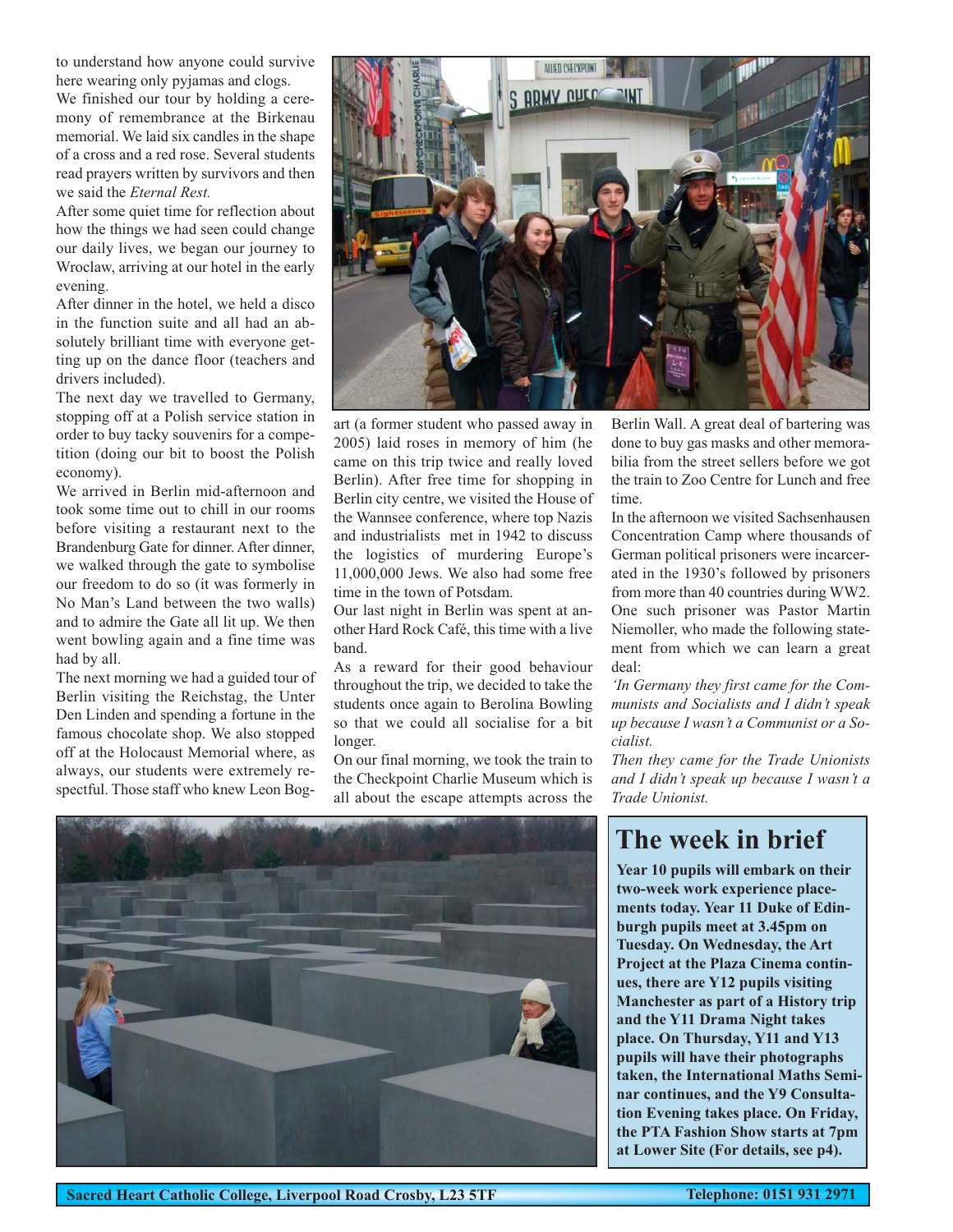*Then they came for the Jews and I didn't speak up because I wasn't a Jew. Then they came for the Catholics and I didn't speak up because I was a Protestant.*

#### *Then they came for me – and by that time there was no one left to speak up.'*

Before departing for our journey home, we reflected on the statement by Edmund Burke that 'all it takes for evil to triumph is for good men to do nothing'.

After spending a night on the coach, we returned to Crosby at around 2.30pm on Saturday, exhausted but elated.

The behaviour of our students has been exemplary throughout.

They have been a real credit to themselves, their parents, the College and Merseyside and have made the week away a real pleasure for the staff involved. The trip has definitely been a life changing experience.

### **What the pupils said**

Birkenau. It really felt like a part of history. Berlin was my favourite place and I will definitely be returning. I loved both the Hard Rock Cafes, particularly seeing Liam and Noel Gallagher's guitars.

**Emma Gillespie 12C):** As I didn't take history for GCSE or AS, I came on this trip to expand my knowledge of what is probably the biggest topic in history. There are so many things that we have done and that I have thoroughly enjoyed which will stay in my memories forever. The activity I found most interesting was the tour of Auschwitz-Birkenau. Although it was upsetting it taught me a lot. At night, I found the disco to be the best as I had a lot of fun, especially watching the dance offs! Thanks for a wonderful time and I'm sad to be going home.'

I am sure all the students would like to join me in thanking the following staff who gave up so much of their time to make this visit possible: Mrs Fagan, Mrs Steele, Mrs Callaghan, Miss Niescier, Mr Gardiner, Mr Forest & Mr Robertson. Also a big thank you to our non-staff helpers Mr Garner & Mr Steele.

We also raised £108.17 for the Waterloo Partnership from donations during the trip: well done everyone.

**Michael Foley (12A):** After having seen the difficulties those who were persecuted in the Holocaust experienced, I'll appreciate the things in my life more now.

**Lillian Halewood (12S):** I really enjoyed the trip because I spoke to new people and got more involved with people in our year. I'm really glad I finally got to visit Auschwitz. I've wanted to go for a long time but didn't think I'd get the chance. Although it was really upsetting I will never forget it and now appreciate what I have far more.' **Ben Sorrell (12T):** This was an amazing trip. I learned so much about the Holocaust and about the cities we visited. But the trip was not just about the concentration/death camps but also about having fun. I had a great time at places like the Hard Rock Café and bowling and I met some amazing new people. The memories will stay with me forever<sup>'</sup>

**Alice Callaghan (12S):** I really enjoyed this trip since I was able to learn new information about cultures and religions. I have also learnt about the Holocaust and the people behind it. It has shown me that hatred and ignorance can become very dangerous and how propaganda can be used for mass murder. I have also enjoyed the evening activities which allowed me to talk to new people.

**Tom Clarke (12S):** I enjoyed the tour of Prague because this city is like no other city I have seen. Prague's history and buildings are fascinating and the free time in the square was great. **Lara Hughes (12R):** I came on the trip because I love seeing beautiful cities that I haven't seen before and Prague was one of the best. I now like the fact that I can say I've been to Auschwitz $18 - 1 - 8$